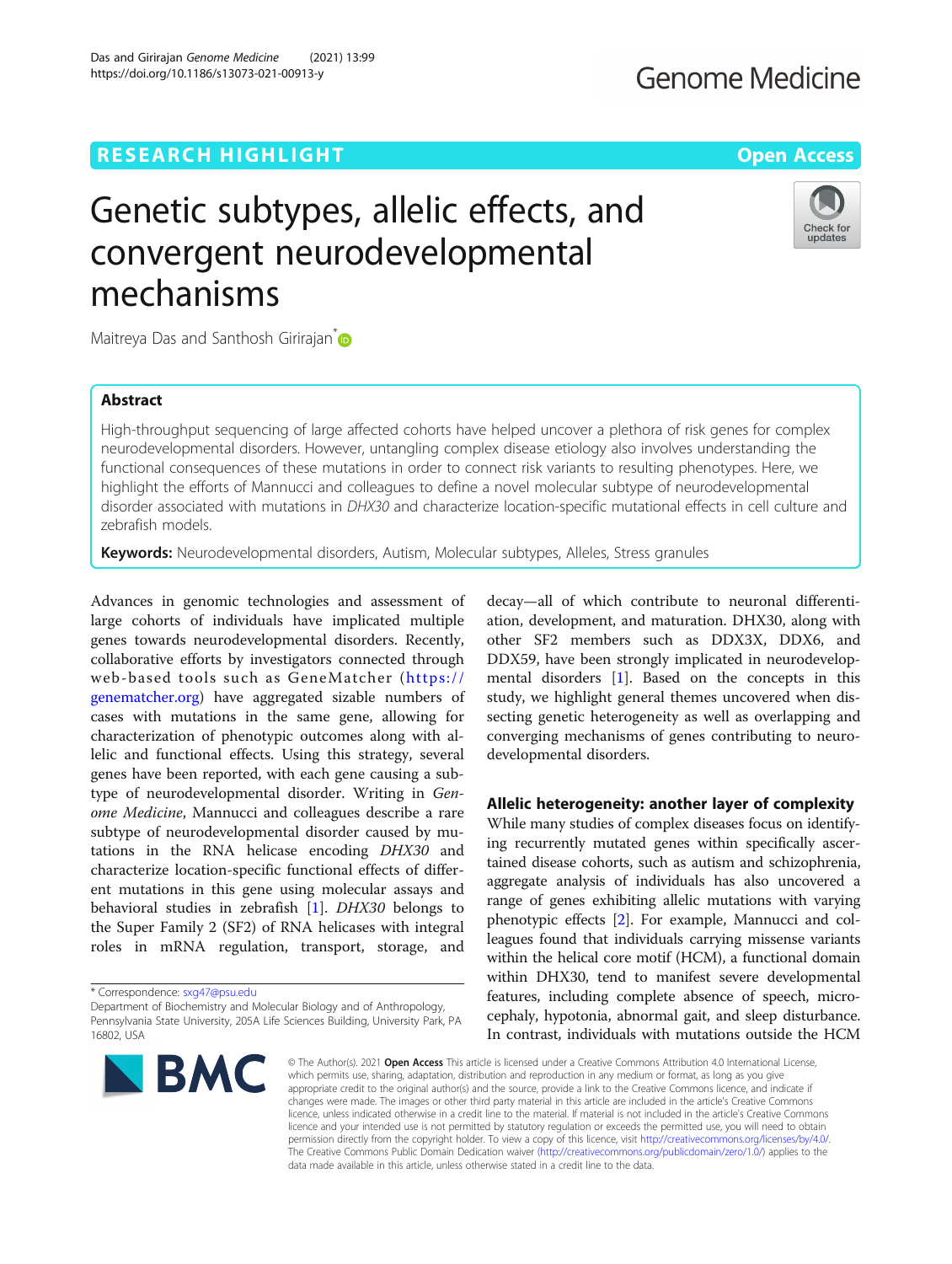region displayed significantly less severe features. The authors further matched phenotypic profiles with the location of mutations in DHX30 and identified more functionally relevant patterns of correlation. For instance, loss-of-function variants, such as frameshift and nonsense mutations or whole gene deletions, only resulted in milder phenotypes, suggesting distinct effects on protein function due to missense variants in specific locations. Although in vitro experiments did not paint a clear picture, overall trends suggested that missense mutations led to a significant loss of ATPase and helicase activity, reduction in glo-bal translation, and formation of stress granules [[1](#page-2-0)].

These observations are reminiscent of locationspecific mutational (or allelic) effects reported for other genes that have been strongly associated with neurodevelopmental disorders. For example, the position of mutations along NRXN1 was shown to correlate with specific clinical outcomes [[3\]](#page-2-0). Studies on intragenic deletions within NRXN1 found that individuals with exonic deletions towards the C-terminal end of the gene were more likely to manifest macrocephaly (head sizes > 90th percentile) and seizures (> 85%) compared to those with N-terminal deletions [[3\]](#page-2-0). In another study, Beunders and colleagues reported on 24 individuals with exonic deletions of AUTS2 and manifesting variable set of features, including intellectual disability, autism, microcephaly, short stature, and facial dysmorphism [[4\]](#page-2-0). Interestingly, the authors observed that individuals with deletions encompassing the 3' end of AUTS2, encoding the C-terminal isoform of AUTS2 and expressed in the brain, tended to manifest more syndromic features such as microcephaly and facial dysmorphism, which were further recapitulated in zebrafish models for the C-terminal isoform  $[4]$  $[4]$ . These cases exemplify that many neurodevelopmental genes are likely to exhibit variable functional and phenotypic effects conferred by location of mutations, although we have yet to explore the range of these effects in most genes.

### Molecular subtypes and functional convergence

Recent studies have further suggested that extensive genetic heterogeneity, where multiple distinct genes contribute to an underlying phenotype, is observed when populations are ascertained for broader neurodevelopmental manifestations. For example, a study of approximately 35,000 individuals with autism identified de novo gene disruptive mutations in more than 100 genes. Only a small subset of genes has been shown to carry mutations in two or more individuals; each of these genes defines a molecular subtype for the disorder and accounts for less than 0.5% of total cases [[5\]](#page-2-0). In fact, the combined contribution of the top 26 genes implicated in neurodevelopmental

disorders, including CHD8, DYRK1A, and DDX3X, was estimated to be only about 0.04% [[2\]](#page-2-0). However, further studies on the discovered genes suggest patterns of functional convergence across these seemingly distinct molecular subtypes (Fig. [1A](#page-2-0)). For example, mutations in the SWI/SNF family of genes, including ADNP, SMARCA4, and ARID1B, affect chromatin remodeling and maturation of post-mitotic neurons [[9\]](#page-3-0).

Mannucci and colleagues validated the role of DHX30 and its protein variants towards formation of stress granules [[1\]](#page-2-0). Stress granules are an aggregation of multiple ribonucleoprotein complexes that pause translation in response to cellular stress [[10](#page-3-0)]. In their study, transfected cells expressing HCM variants showed localization of altered DHX30 to stress granules, resulting in loss of global cellular translation, while unaltered cells showed diffuse expression of wild-type DHX30 throughout the cytoplasm. The authors further used cell culture and zebrafish models to demonstrate that endogenous DHX30 leads to stress granule aggregation under heat stress conditions, while DHX30 deletion contributes to a reduction in the number of stress granules in these models. In addition, behavioral assessment of DHX30 knockouts in zebrafish showed altered sleep-wake behavior, which is consistent with patterns of sleep disturbance observed in several individuals carrying DHX30 variants [\[1](#page-2-0)].

Interestingly, stress granule formation has been associated with maintenance of synaptic plasticity through regulation of synaptic activity-dependent local translation and has been linked to genes involved in neurodevelopmental disorders, such as FMR1 and DDX3X [\[10](#page-3-0)]. In fact, genes annotated for stress granule-related functions in the Gene Ontology database showed strong connectivity to candidate neurodevelopmental genes, including genes associated with intellectual disability, schizophrenia, and epilepsy, in the context of a brain-specific interaction network (Fig. [1](#page-2-0)B). These overlaps observed among molecular subtypes uncover novel functional links between different genes and aid in our understanding of complex clinical outcomes [[6,](#page-2-0) [7\]](#page-2-0).

## Solving the genetic heterogeneity puzzle, one gene at a time

Integrative efforts from researchers all over the world aided by sequencing-based genetic screening and social media tools such as GeneMatcher have been successful in collating rare disruptive mutations for individual genes from diverse cohorts. These efforts have mustered large sample sizes and detailed clinical characterization for rare subtypes of disorders, which otherwise would have resulted in single case reports with limited diagnostic utility. More than 400 studies have used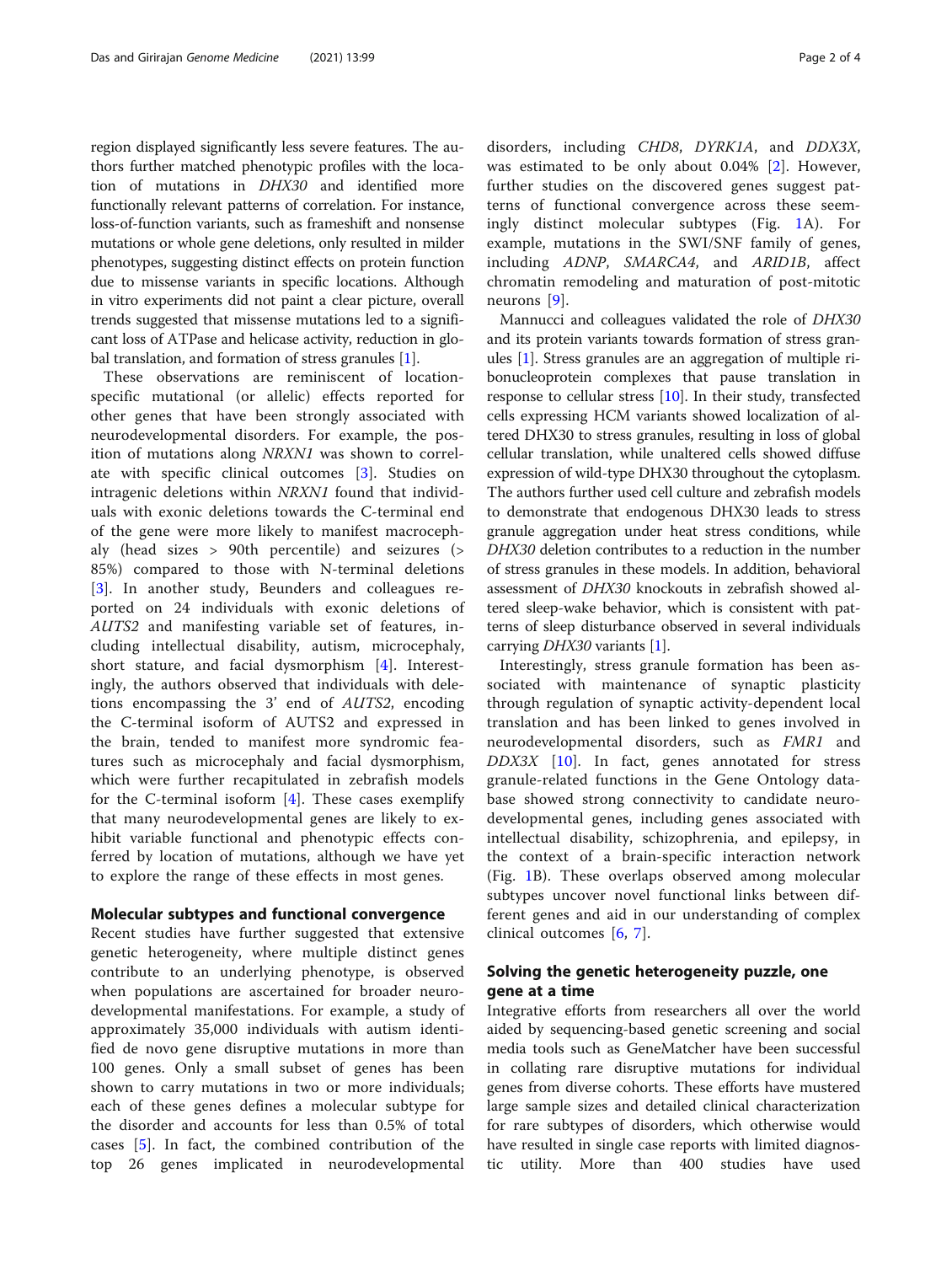<span id="page-2-0"></span>

GeneMatcher, indicating the extensive impact of this collaborative concept.

In conclusion, we amplify the importance of rare variant studies and highlight how characterization of allelic variants reveals additional functional complexity of candidate genes. Studies focused on genetic subtypes provide a unique opportunity to dissect each variant by type and location in order to pinpoint causal links between variant-specific functions and phenotypic outcomes. Also, a collective look at these studies will help identify functionally convergent patterns among different variants. We believe that these efforts will pave the way for precision medicine-based disease management and therapeutic approaches for complex diseases.

#### Acknowledgements

The authors thank Matthew Jensen and Phoebe Ingraham for their helpful comments on the manuscript.

#### Authors' contributions

MD and SG wrote, revised, and approved the final manuscript.

#### Funding

This work was supported by NIH R01-GM121907, SFARI Pilot Grant (#399894), and resources from the Huck Institutes of the Life Sciences (to SG). The funders had no role in the design of the study, in the collection, analysis, and interpretation of the data, or in writing the manuscript.

## Declarations

#### Competing interests

The authors declare that they have no competing interests.

#### Received: 5 May 2021 Accepted: 24 May 2021 Published online: 07 June 2021

#### References

- 1. Mannucci I, Dang NDP, Huber H, et al. Genotype–phenotype correlations and novel molecular insights into the DHX30-associated neurodevelopmental disorders. Genome Med. 2021;13:90. [https://doi.org/1](https://doi.org/10.1186/s13073-021-00900-3) [0.1186/s13073-021-00900-3](https://doi.org/10.1186/s13073-021-00900-3).
- 2. Wilfert AB, Sulovari A, Turner TN, Coe BP, Eichler EE. Recurrent de novo mutations in neurodevelopmental disorders: Properties and clinical implications. Genome Med. 2017;9:1–16.
- 3. Schaaf CP, Boone PM, Sampath S, Williams C, Bader PI, Mueller JM, et al. Phenotypic spectrum and genotype-phenotype correlations of NRXN1 exon deletions. Eur J Hum Genet. 2012;20:1240–7.
- 4. Beunders G, Voorhoeve E, Golzio C, Pardo LM, Rosenfeld JA, Talkowski ME, et al. Exonic deletions in AUTS2 cause a syndromic form of intellectual disability and suggest a critical role for the C terminus. Am J Hum Genet. 2013;92:210–20.
- 5. Satterstrom FK, Kosmicki JA, Wang J, Breen MS, De Rubeis S, An JY, et al. Large-Scale Exome Sequencing Study Implicates Both Developmental and Functional Changes in the Neurobiology of Autism. Cell. 2020;180:568–584.e23.
- 6. Purcell SM, Moran JL, Fromer M, Ruderfer D, Solovieff N, Roussos P, et al. A polygenic burden of rare disruptive mutations in schizophrenia. Nature. 2014;506:185–90.
- 7. Wang J, Lin Z, Liu L, Xu H, Shi Y, Yi Y, et al. Epilepsy-associated genes. Seizure. Elsevier. 2017;44:11–20.
- 8. Greene CS, Krishnan A, Wong AK, Ricciotti E, Zelaya RA, Himmelstein DS, et al. Understanding multicellular function and disease with human tissuespecific networks. Nat Genet. 2015;47:569–76.